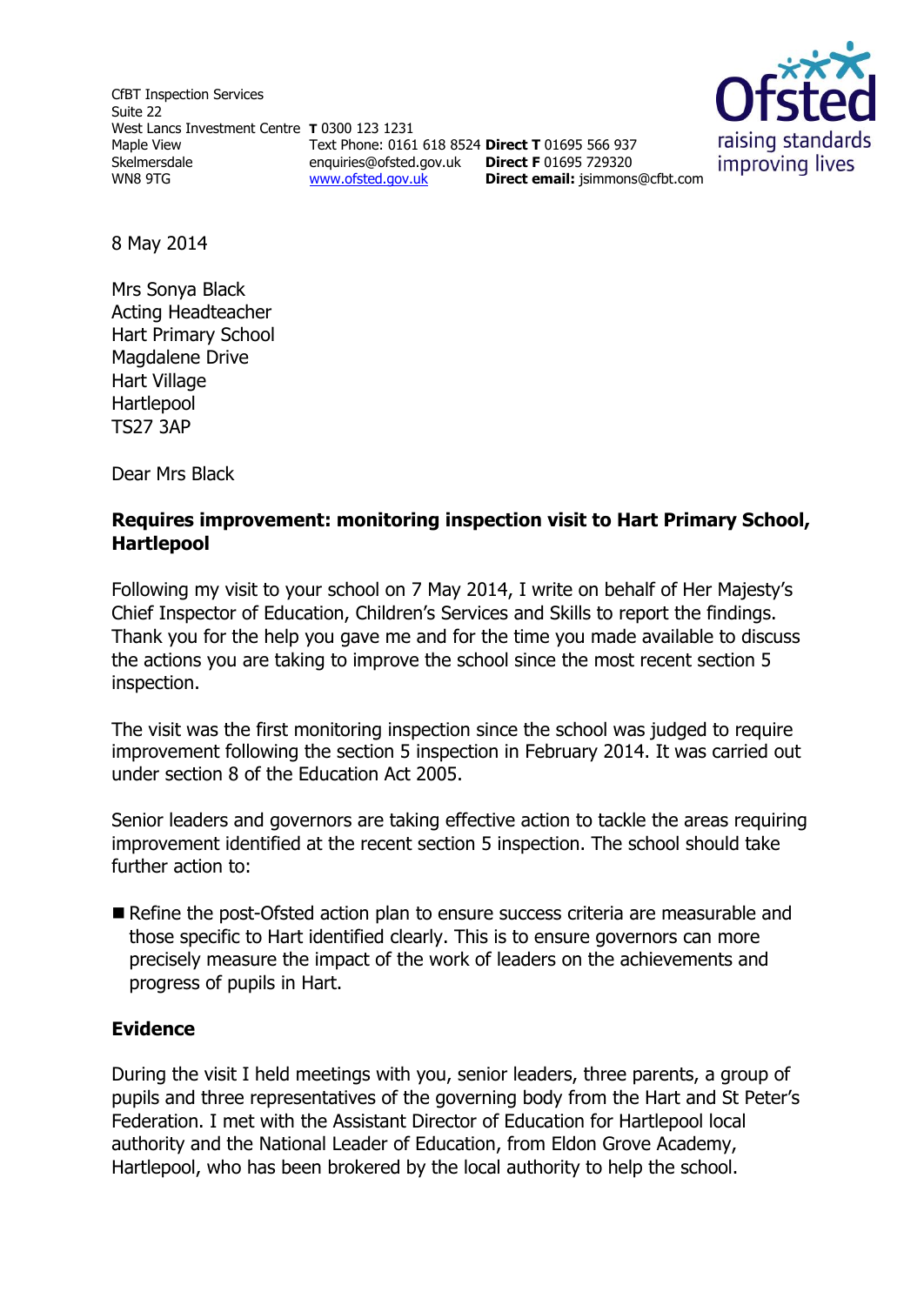

Meetings focused on the impact of actions taken since the inspection. The post-Ofsted action plan and the most recent headteacher's report to governors were reviewed. Information on the progress pupils have made in their learning and pupils work books was also scrutinised. I observed two part-lessons with you and visited a group activity where pupils were developing their skills in understanding the letters that sounds represent (phonics).

### **Context**

There have been no changes in the school's organisation since the inspection.

## **Main findings**

Quickly following the inspection, you, governors and senior team implemented a post-Ofsted action plan to drive improvements speedily. You, the local authority and governors are monitoring the actions regularly. However success criteria do not always identify specific targets for Hart pupils because the action plan is for both schools in the federation. As a result it limits governors' ability to check the progress of Hart School pupils specifically.

A wide range of professional development activities for staff have already been undertaken. These include whole-staff training, visits to outstanding schools and specific time-limited action plans for teachers whose lessons previously required improvement. This work is making a positive difference to the quality of teaching and consequently to the better progress pupils are now making. Scrutiny of books, information on pupils' achievements and the lessons we observed together show that better teaching is making a positive difference to pupils' progress. For example, carefully planned activities are helping to move pupils on more speedily from their different starting points in the Key Stage 1 class. In the Early Years Foundation Stage, the teacher's better-focus on developing children's writing skills is shown in children's improved writing in the unit and in the enthusiastic way children are using their understanding of the letters that sounds represent to develop their individual letters to the 'giant'. Comparison of pupils' work in their pre-inspection work books to their current books shows improvement in presentation and handwriting skills and to the hastened progress they are making in class. Pupils speak proudly of their improved work and the 'zero tolerance' all teachers have of poor work. Pupils, parents and carers speak positively about the changes being made in the school. Parents who spoke to inspectors say they recognise the positive difference changes are making to their children's achievements and enjoyment and in the improved communications with them. Parents found the opportunity to observe a literacy lesson particularly helpful.

# **External support**

Following the inspection, the local authority immediately brokered a range of training, support and guidance from the National Leader of Education and her team.